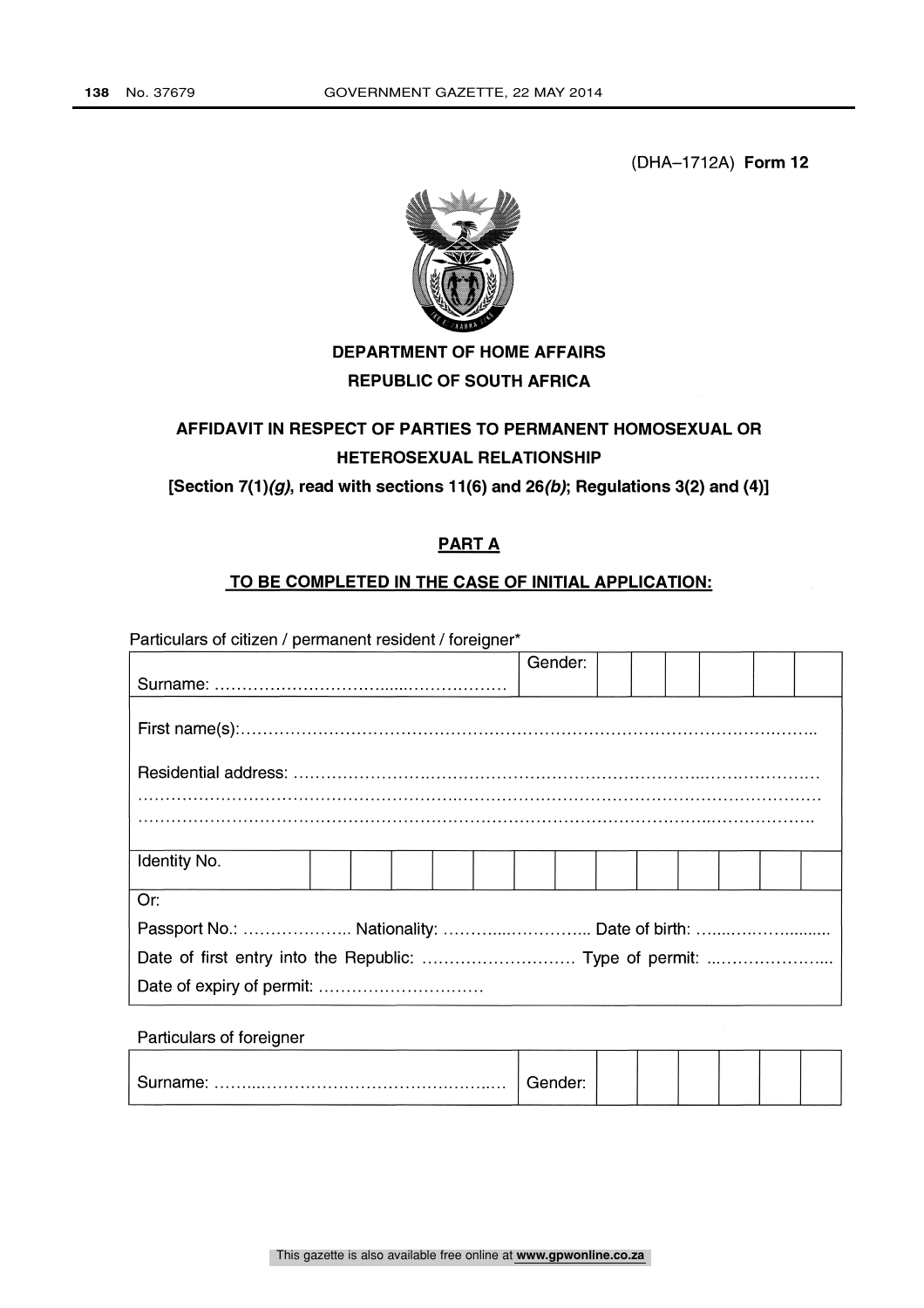(first 1. name(s) and surname) being an \*unmarried/divorced/widowed person and (first name(s) and surname) being an \*unmarried/divorced/widowed person do hereby \*make oath and say/hereby solemnly affirm that we are parties to a \*homosexual/heterosexual spousal relationship for the past years ......... months which is intended to be permanent and to the exclusion of any other person from our relationship. Our relationship involves cohabitation and a reciprocal obligation to support one another emotionally and financially. Neither of us are party to a marriage or spousal relationship with any other person.

To substantiate our relationship we attach documentation proving cohabitation and the extent to which the related financial responsibilities are shared by us.

| Name of child | Date of birth | Name of mother of child | Name of father of child |
|---------------|---------------|-------------------------|-------------------------|
|               |               |                         |                         |
|               |               |                         |                         |

We are the parents of the following children:

We agree to submit an affidavit confirming the existence of our relationship after two years from the date of issue of the visa or permit and undertake to inform the Director-General in writing as soon as our spousal relationship cease to exist

#### Signature of citizen/ permanent resident Signature of foreign spouse or foreigner

Thus signed and \*sworn/solemnly affirmed before me on this ............. day of 20.

| <b>Commissioner of Oaths</b> |
|------------------------------|
|                              |
|                              |
|                              |

OFFICE STAMP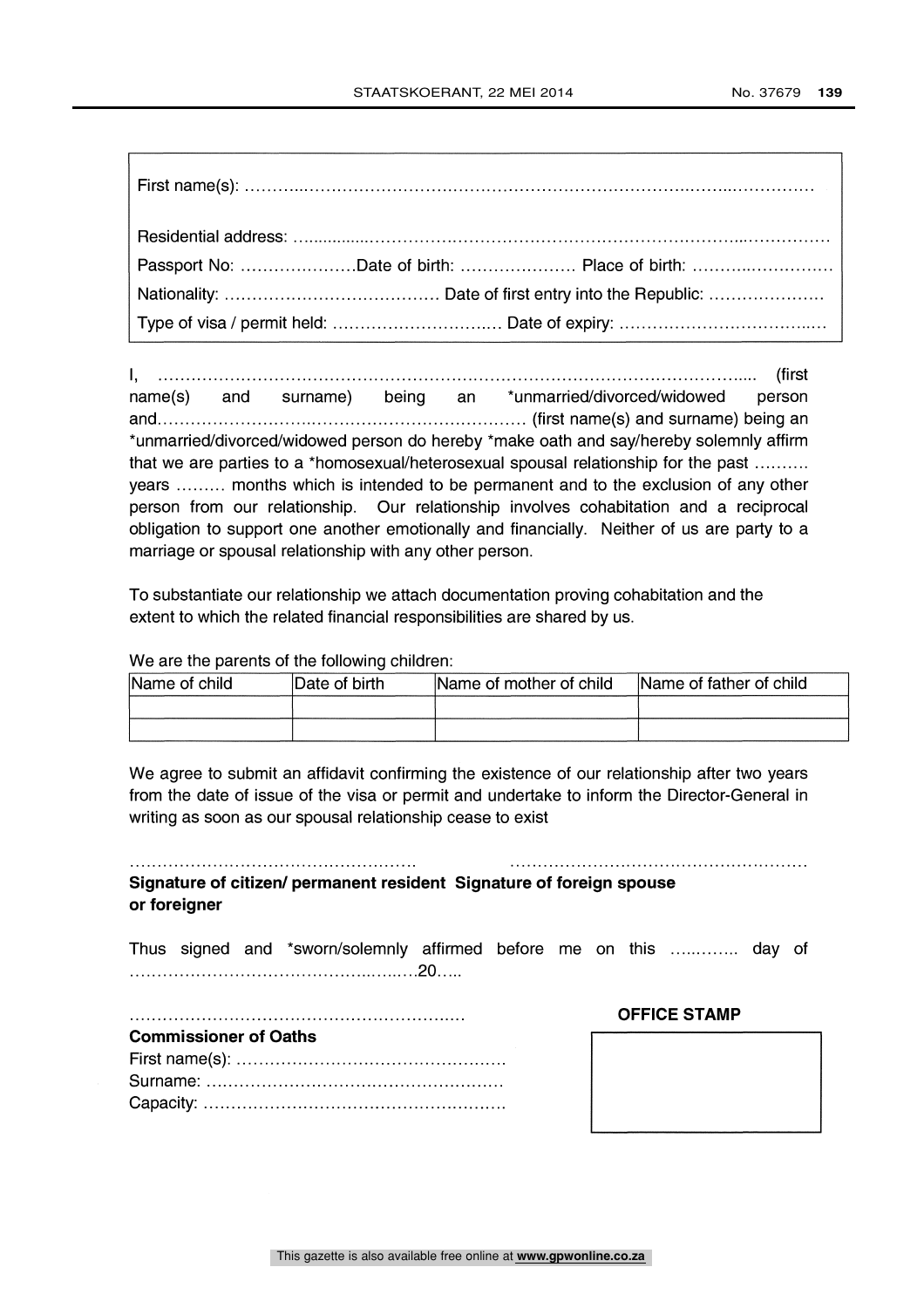Place: \*Delete which is not applicable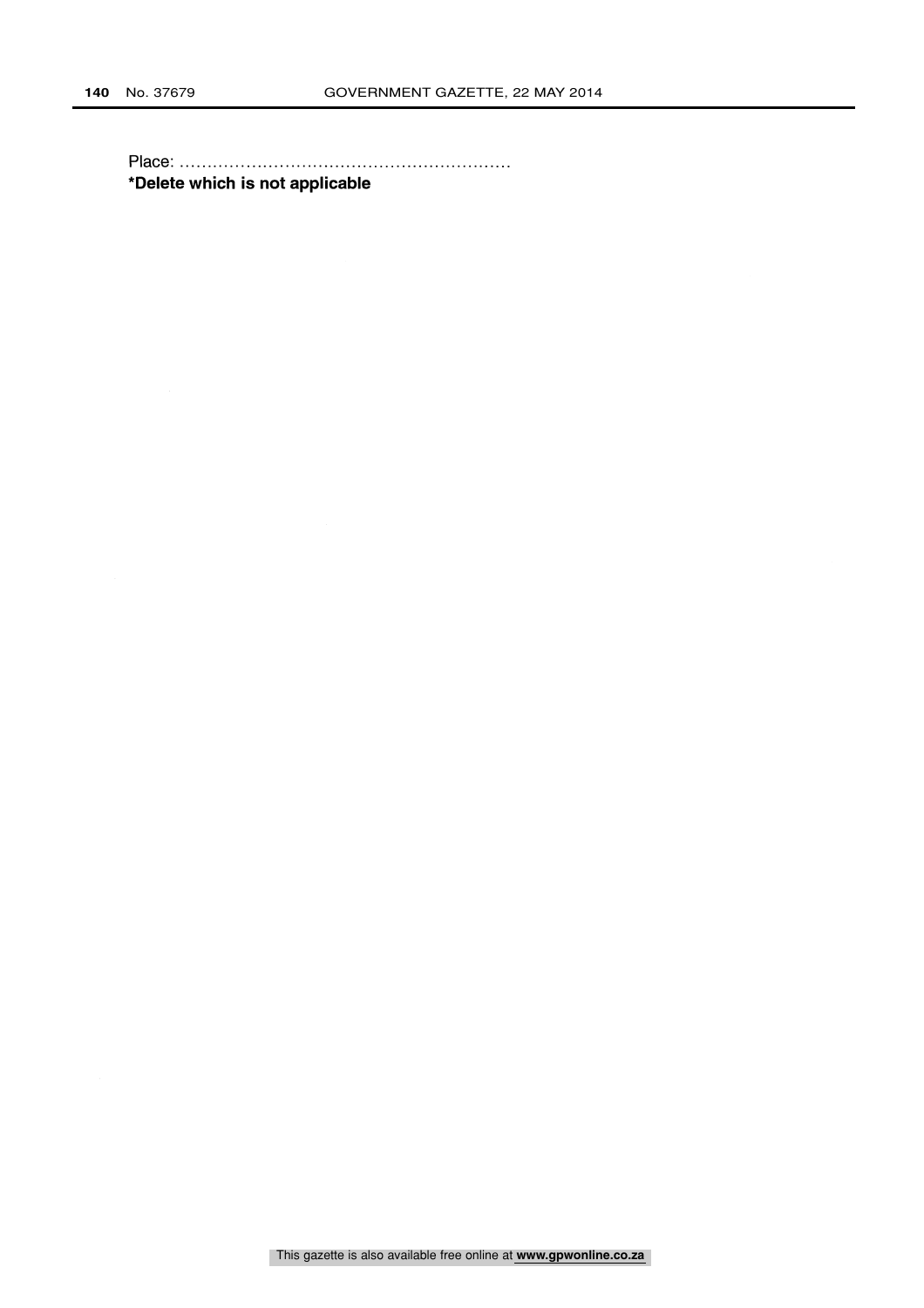DHA-1712A) Form 12



## DEPARTMENT OF HOME AFFAIRS REPUBLIC OF SOUTH AFRICA

# AFFIDAVIT IN RESPECT OF PARTIES TO PERMANENT HOMOSEXUAL OR HETEROSEXUAL RELATIONSHIP

[Section  $7(1)(g)$ , read with sections 11(6) and 26(b); Regulations 3(2) and (4)]

### PART B

## TO BE COMPLETED IN ORDER TO DEMONSTRATE THAT THE SPOUSAL RELATIONSHIP CONTINUES TO EXIST TWO YEARS AFTER THE ISSUANCE OF THE VISA OR PERMIT

Particulars of \*citizen/permanent resident/foreigner on a temporary residence permit

|                                                   |  |  |  | Gender: |  |  |  |
|---------------------------------------------------|--|--|--|---------|--|--|--|
|                                                   |  |  |  |         |  |  |  |
| <b>Identity No</b>                                |  |  |  |         |  |  |  |
| Or:<br>Passport No:  Nationality:  Date of birth: |  |  |  |         |  |  |  |